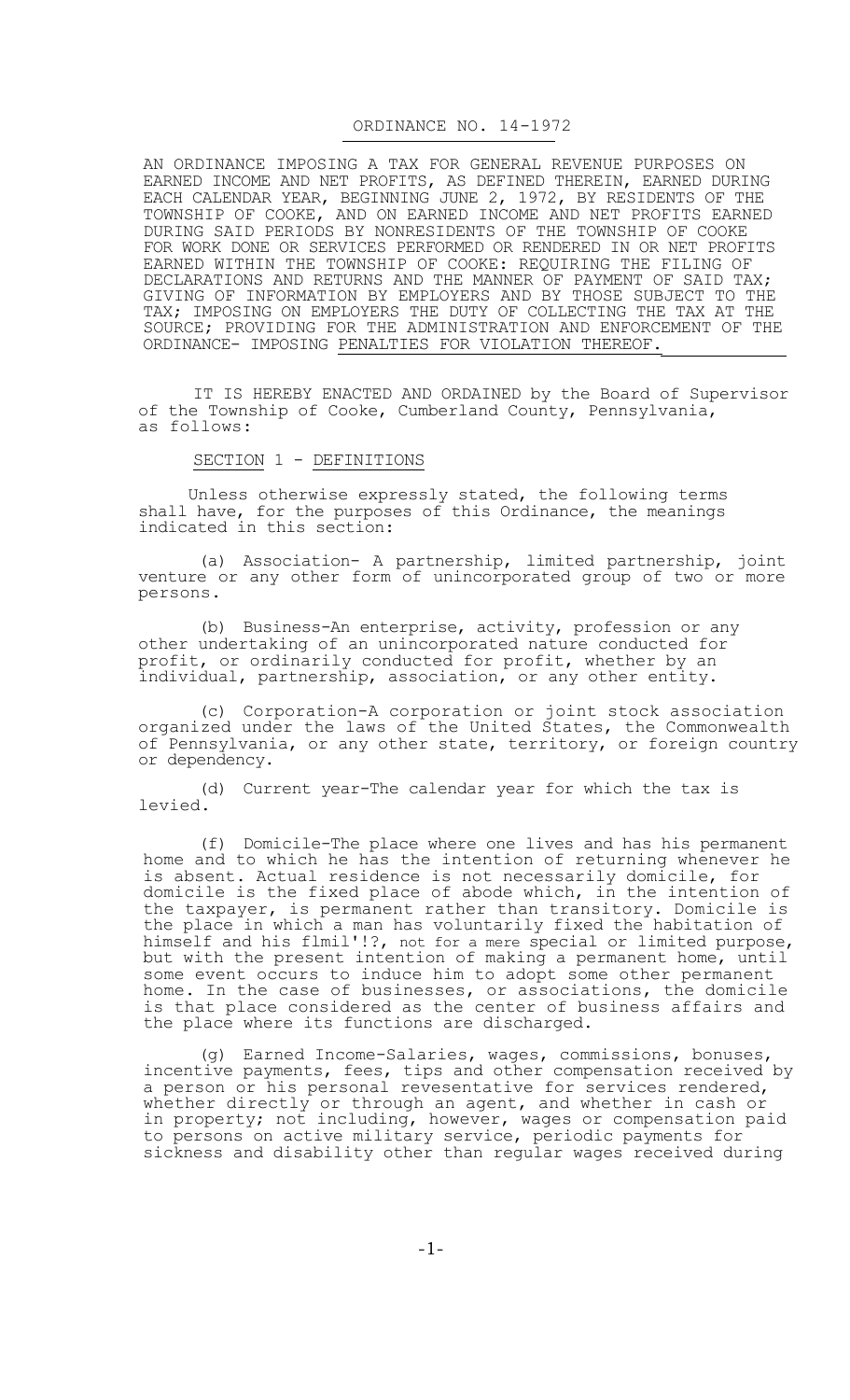a period of sickness, disability or retirement or payments arising under Workmen's Compensation acts, occupational disease acts and similar legislation, or payments commonly recognized as old age benefits, retirement pay or pensions paid to persons retired from service after reaching a specific age or after a stated period of employment or payments commonly known as public assistance; or unemployment compensation payments made by any governmental agency or payments to reimburse expenses or payments made by employers or labor unions for wage and salary supplemental programs, including, but not limited to, programs covering hospitalization, sickness, disability or death, supplemental unemployment benefits, strike benefits, social security and retirement.

(g) Income tax officer or officer-The person, public employe private agency or firm designated by the Board of Supervisors of Cooke Township to collect and administer the tax on earned income and net profits, or any successor, or agent so appointed.

(i) Employer-A person, partnership, association, corporation institution, governmental body or unit or agency, or any other entity employing one or more persons for a salary, wage, commissi on or other compensation.

(k) Net profits-The net income from the operation of a business, profession, or other activity, except corporations, after provision for all costs and expenses incurred in the conduct thereof, determined either on a cash or accrual basis in accordance with the accounting system used in such business, profession, or other activity, but without deduction of taxes based on income.

(m) Nonresient-An individual, partnership, association or other entity, domiciled outside of the Township of Cooke.

(n) Person or individual-Every natural person. Whenever used in any clause prescribing and imposing a penalty, the term "person" as applied to association, shall mean the partners or members thereof, and as applied to corporations, the officers thereof.

(1) Preceding year-The calendar year before the current year.

(m) Taxpayer-A person, whether an individual, partnership, association or any other entity, required hereunder to file a return of earned income or net profits, or to pay a tax thereon.

(n) Employec-Any person Aio renders services to another for a financial consideration or its equivalant, under an express or implied contract, and who is under control and direction of said other person, and shall include persons employed on a temporary, provisional, casual or part-time basis.

(o) Succeeding year-The calendar year following the current year.

(p) Resident-An individual, partnership, association or other entity, domiciled in Cooke Township.

(q) Political subdivision-Shall mean any city, borough, town, township or school district existing under the laws of the Commonwealth of Pennsylvania as they shall be deemed subject to this ordinance by the laws of the Commonwealth of Pennsylvania.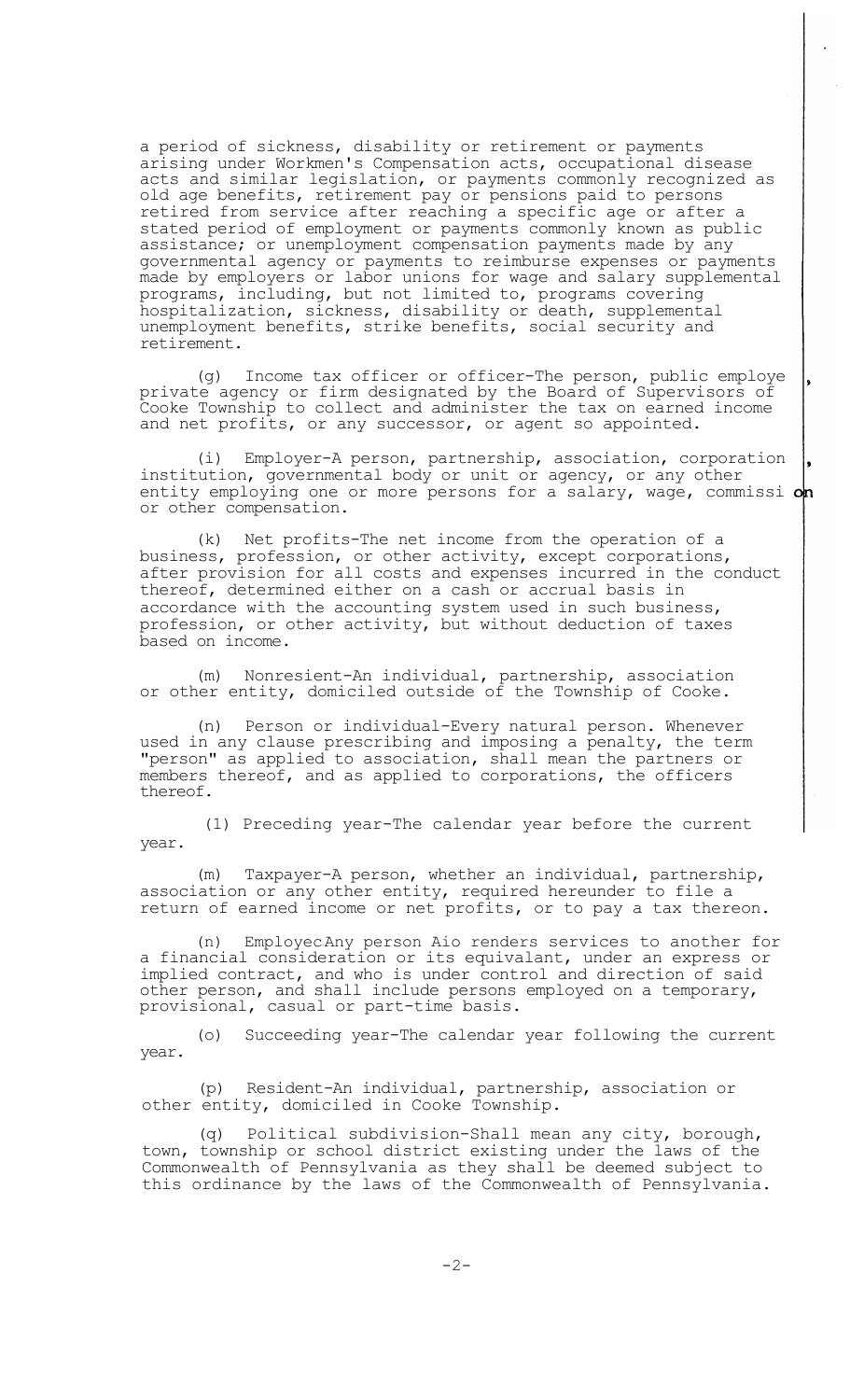(r) Cooke or Cooke Township-The Township of Cooke, Cumberland County, Pennsylvania. (s) Singular shall include the plural, and the masculine shall include the feminine and the neuter.

# SECTION 2 - IMPOSITION OF TAX

A tax for general revenue purposes of one per cent (1A) s hereby imposed on the following:

(a) Earned income, earned on and after June 2, 1972 by residents of the Township of Cooke.

(b) Earned income, earned on and after June 2, 1972 by nonresidents of the Township of Cooke in the Township of Cooke.

(c) Net profits, earned on and after June 2, 1972 by residents of the Township of Cooke.

(d) Net profits, earned on and after June 2, 1972 in the Township of Cooke, by nonresidents of the Township of Cooke.

The tax levied under (a) and (b) herein shall relate to, but is not limited to, and is imposed upon earned income paid by an employer or on his behalf to a person who is employed by him. The tax levied under (c) and (d) herein shall relate to and be imposed on the net profits of any business, profession or other activity carried on by any person or persons.

Every corporation which is subject to the Pennsylvania Corporate Net Income Tax or exempt from the Pennsylvania Corporate Net Income Tax and every foreign corporation which is subject to the Pennsylvania Franchise Tax or exempt from the Pennsylvania Franchise Tax, shall be exempt from the tax imposed by this Ordinance.

The tax levied by this ordinance, shall be applicable to earned income and to net profits earned beginning June 2, 1972 , which are subject to this tax, and shall continue on a calendar year basis. The first year shall end December 31,19-14 however**,**  the tax shall remain effective for each full calendar year thereafter until the same is repealed.

## SECTION 3 - DECLARATION AND PAYMENT OF TAX

## (A) Net Profits

(1) Every taxpayer making net profits shall on or before April 15, of the current year, make and file with the officer on a form prescribed or approved by the officer, a declaration of his estimated net profits during the period beginning January 1 , and ending December 31 , of the current year, except in the case of the current year of 1972 said period shall be beginning June 2  $\quad$  , and ending December 31 and pay to the officer in four equal quarterly installments the tax due thereon as follows: the first instdllrnent at the time of filing the declaration, and the other installments on or before June 15 of the current year, September 15 of the current year, and January 15 of the succeeding year, the current year, and January 15 respectively.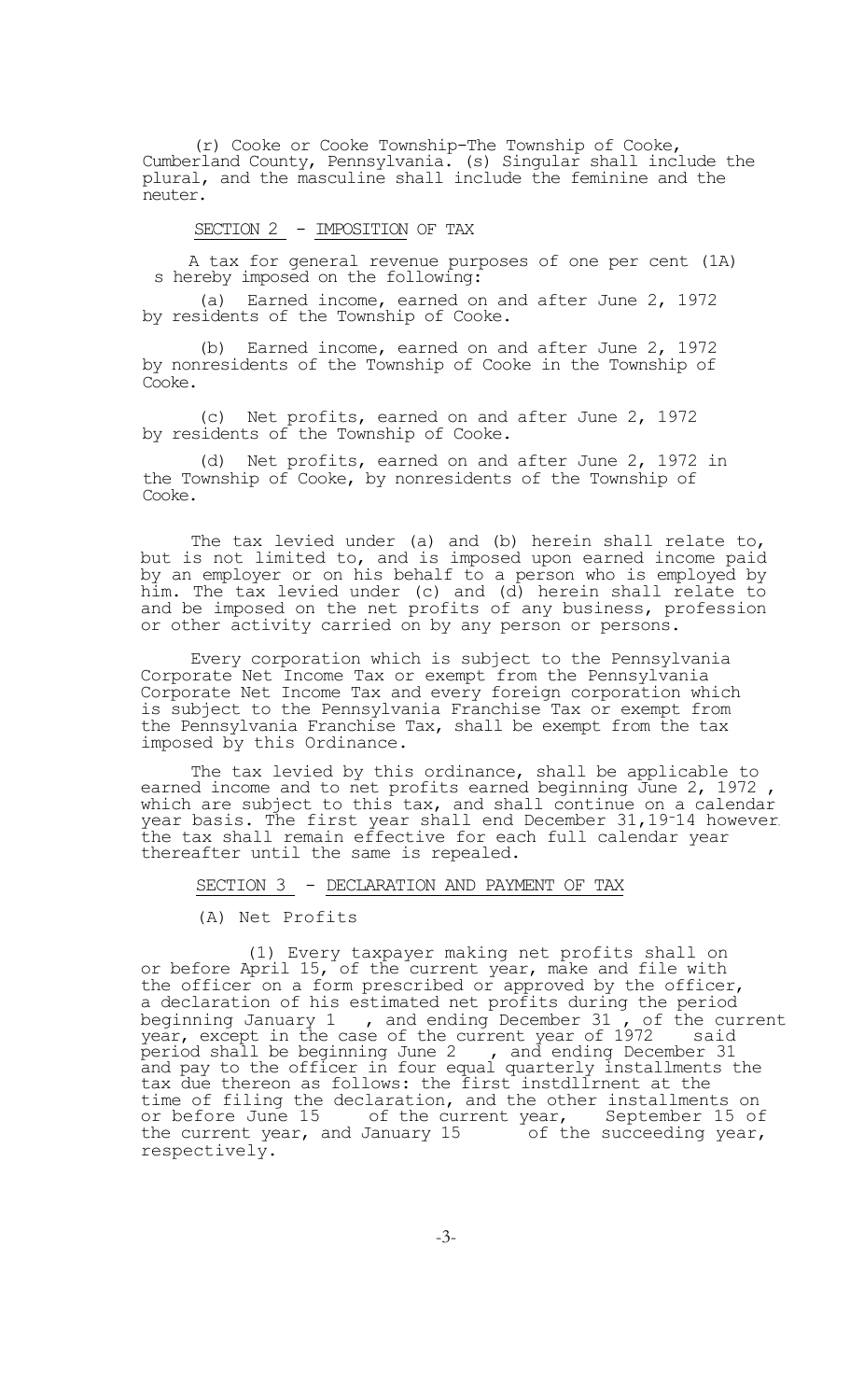(2) Any taxpayer who first anticipates any net profit after April 15 , of the current year, shall make and file the declaration hereinabove required on or before June 15 of the current year, September 15 , of the current year, or December 31, of the current year, whichever of these dates next follows the date on which the taxpayer first anticipates such net profit, and pay to the officer in equal, installments the tax due thereon on or before the quarterly payment dates which remain after the filing of the declaration.

(3) Every taxpayer making net profits shall, on or before April 15, of the succeeding year, make and file with the officer on a form prescribed or approved by the officer a final return showing the amount of net profits earned during the period beginning January 1 , of the current year and ending December 31, of the current year, except that the period for 1972 shall be beginning June 2 and end December 31 the total amount of tax due thereon and the total amount of tax paid thereon. At the time of filing the final return, the taxpayer shall pay to the officer the balance of tax due or shall make demand for refund or credit in the *case* case of overpayment.

Any taxpayer may, in lieu of paying the fourth quarterly installment of his estimated tax, elect to make and file with the officer on or before January 31 of the succeeding year, the final return as hereinabove required.

(4) The officer may be authorized to provide by regulation for the making and filing of adjusted declarations of estimated net profits, and for the payments of the estimated tax in cases where a taxpayer who has filed the declaration hereinabove required anticipates additional net profits not previously declared or finds that he has overestimated his anticipated net profits.

(5) Every taxpayer who discontinues business prior to December 31 , of the current year, shall, within thirty days after the discontinuance of business, file his final return as hereinabove required and pay the tax due.

(6) If, subject to the regulations of the officer, a return is made for a fiscal year different from a calendar year, such return shall be made within 105 days from the end of the fiscal year and the quarterly installments shall be duly fixed according to the dates herein set forth as related to the fiscal year.

#### (B) Earned Income

(1) Every taxpayer shall, on or before April 15 , of the succeeding year, make and file with the officer on a form prescribed or approved by the officer a final return showing the amount of earned income received during the period beginning January 1, of the current year, and ending December 31 , of the current year, except this period for the year 1972 shall be between June 2, and December 31, the total amount of tax due thereon, the amount of tax paid thereon, the amount of tax thereon that has been withheld pursuant to the provisions relating to the collection at source and the balance of tax due. At the time of filing the final return, the taxpayer shall pay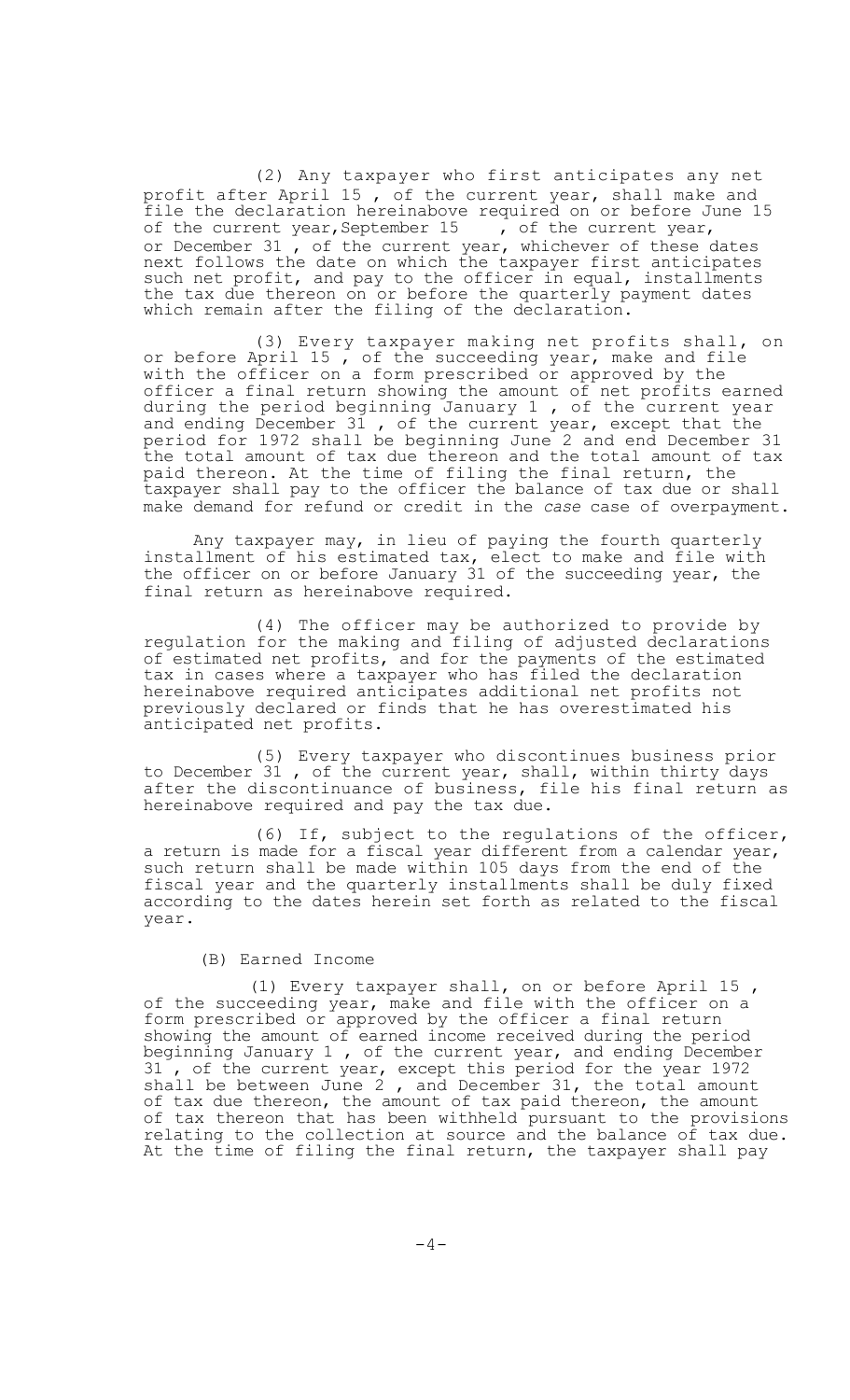the balance of the tax due or shall make demand for refund or credit in the case of overpayment.

(2) Every taxpayer who is employed for a salary, wage, commission, or other compensation and who received any earned income not subject to the provisions relating to collection at source, shall:

(a) Make and file with the officer on a form prescribed or approved by the officer, an annual return setting forth the aggregate amount of earned income not subject to withholding from him during the period beginning January 1, and ending December 31 , of the current year, and such other information as the officer may require, and pay to the officer the amount of tax shown as due thereon on or before April 15 , of the succeeding year, or

(b) Make and file with the officer on a form prescribed or approved by the officer, a quarterly return on or before April 30 , of the current year, July 31 , of the current year, October 31 , of the current year, and January 31, of the succeeding year, setting forth the aggregate amount of earned income not subject to withholding by him during the three-month periods ending March 31, of the current year, June 30, of the current year, September 30, of the current year, and December 31 , of the current year, respectively, and subject to the tax, together with such other information as the officer may require. Every taxpayer making such return shall, at the time of filing thereof, pay to the Officer the amount of tax shown as due thereon.

#### SECTION 4 COLLECTION AT SOURCE

(a) Every employer having an office, factory, workshop, branch, warehouse or other place of business within Cooke Township who employs one or more persons, other than domestic servants, for a salary, wage, commission or other compensation, who has not previously registered, shall, within fifteen days after becoming an employer, register with the officer his name and address and such other information as the officer may require.

(b) Every employer having an office, factory, workshop, branch, warehouse, or other place of business within Cooke Townshi who employes one or more persons, other than domestic servants, for a salary, wage, commission, or other compensation, shall deduc at the time of payment thereof, the tax imposed by this ordinance on the earned income due to his employee or employees, and shall, on or **before April** 30 , of the current year, July 30 , of the current year, October 31 , of the current year, and January 31 , of the succeeding year, file a return and pay to

the officer the amount of taxes deducted during the preceding threemonth periods ending March 30 , of the current year, June 30 of the current year, September 30, of the current year and December 31 , of the current year respectively. Such return, unless otherwise agreed upon between the officer and employer, shall show the name and social security number of each such employee, the earned income of such employee during such preceding three-month period, the tax deducted therefrom, the political subdivisions imposing the tax upon such employee, the total earned income of all such employees during such preceding three-month period, and the total tax deducted therefrom and paid with the return.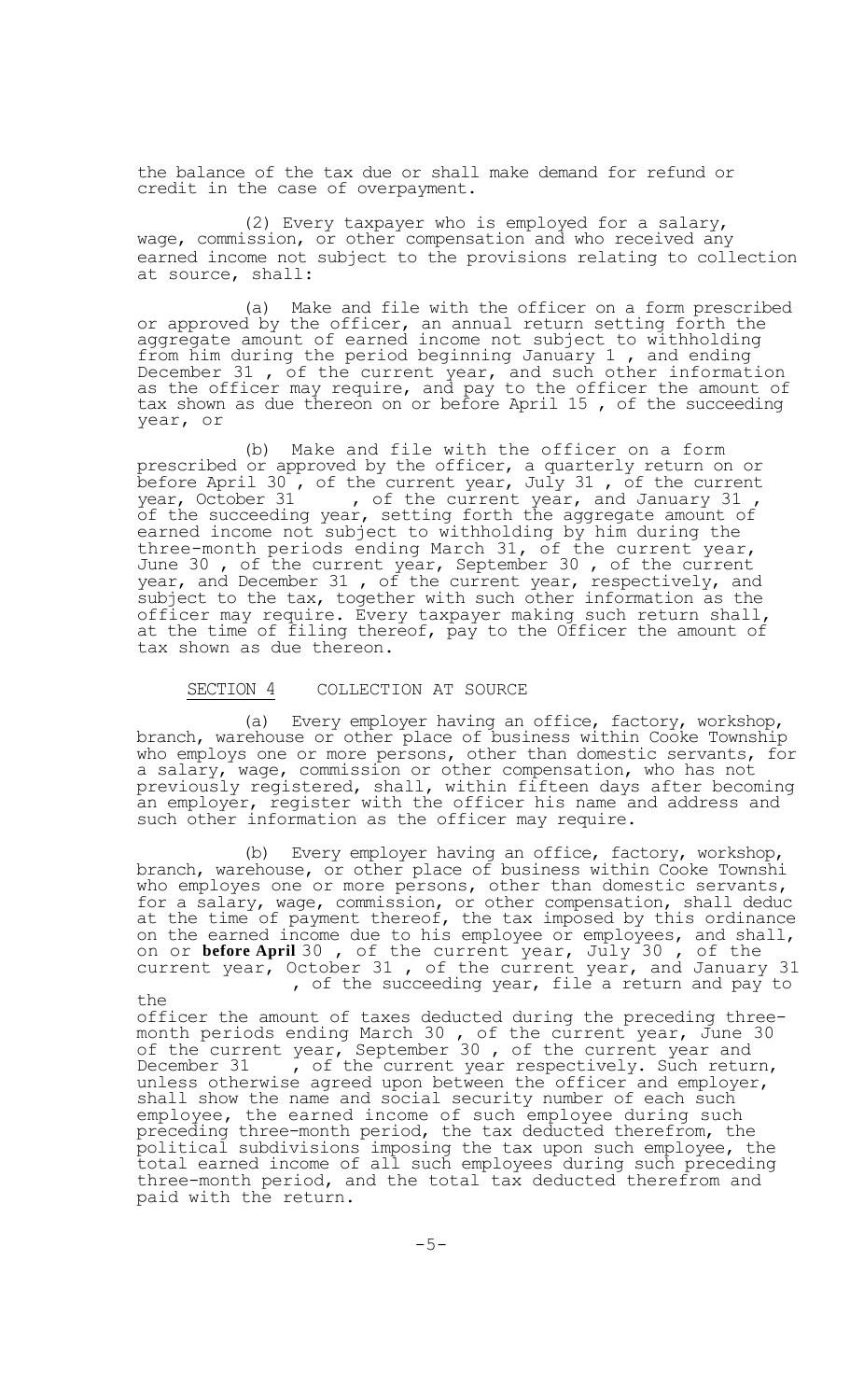Any employer who for two of the preceding four quarterly periods has failed to deduct the proper tax, or any part thereof or has failed to pay over the proper amount of tax to the taxing authority, may be required by the officer to file his return and pay the tax monthly. In such cases, payments of tax shall be made to the officer on or before the last day of the month succeeding the month for which the tax was withheld.

(c) On or before February 28 , of the succeeding year, every employer shall file with the officer:

(1) An annual return showing the totalamount of earned income paid, the total amount of tax deducted, and the total amount of tax paid to the officer for the period beginning January 1 , of the current year, and ending December 31, of the current year.

(2) A return withholding statement for each employee employed during all or any part of the period beginning January 1, of the current year, and ending December 31, of the current year, setting forth the employee's name, address and social security number, the amount of earned income paid to the employee during said period, the amount of tax deducted, the political subdivisions imposing the tax upon such employee, the amount of tax paid to the officer. Every employer shall furnish two copies of the individual return to the employee for whom it is filed.

(d) Every employer who discontinues business prior to December 31 , of the current year, shall, within thirty days after the discontinuance of business, file the returns and withholding statements hereinabove required and pay the tax due.

(e) Except as otherwise provided in Section 9, every employer who wilfully or negligently fails or omits to make the deductions required by this section shall be liable for payment of the taxes which he was required to withhold to the extent that such taxes have not been recovered from the employee.

(f) The failure or omission of any employer to make the deductions required by this section shall not relieve any employee from the payment of the tax or from complying with the requirements of this ordinance relating to the filing of declarations and returns.

(g) If an employer makes a deduction for the tax as required by this section, all amounts so deducted shall constitute funds held by such employer for the account of Cooke Township as the beneficial owner thereof.

SECTION 5 - POWERS AND DUTIES OF THE INCOME TAX OFFICER.

(a) It shall be the duty of the Income Tax Officer to collect and receive the taxes, fines and penalties imposed by this ordinance. It shall also be his duty to keep a record showing the amount received by him from each person or business paying the tax and, if paid by such person in respect of another person, the name of such person, and the date of such receipt.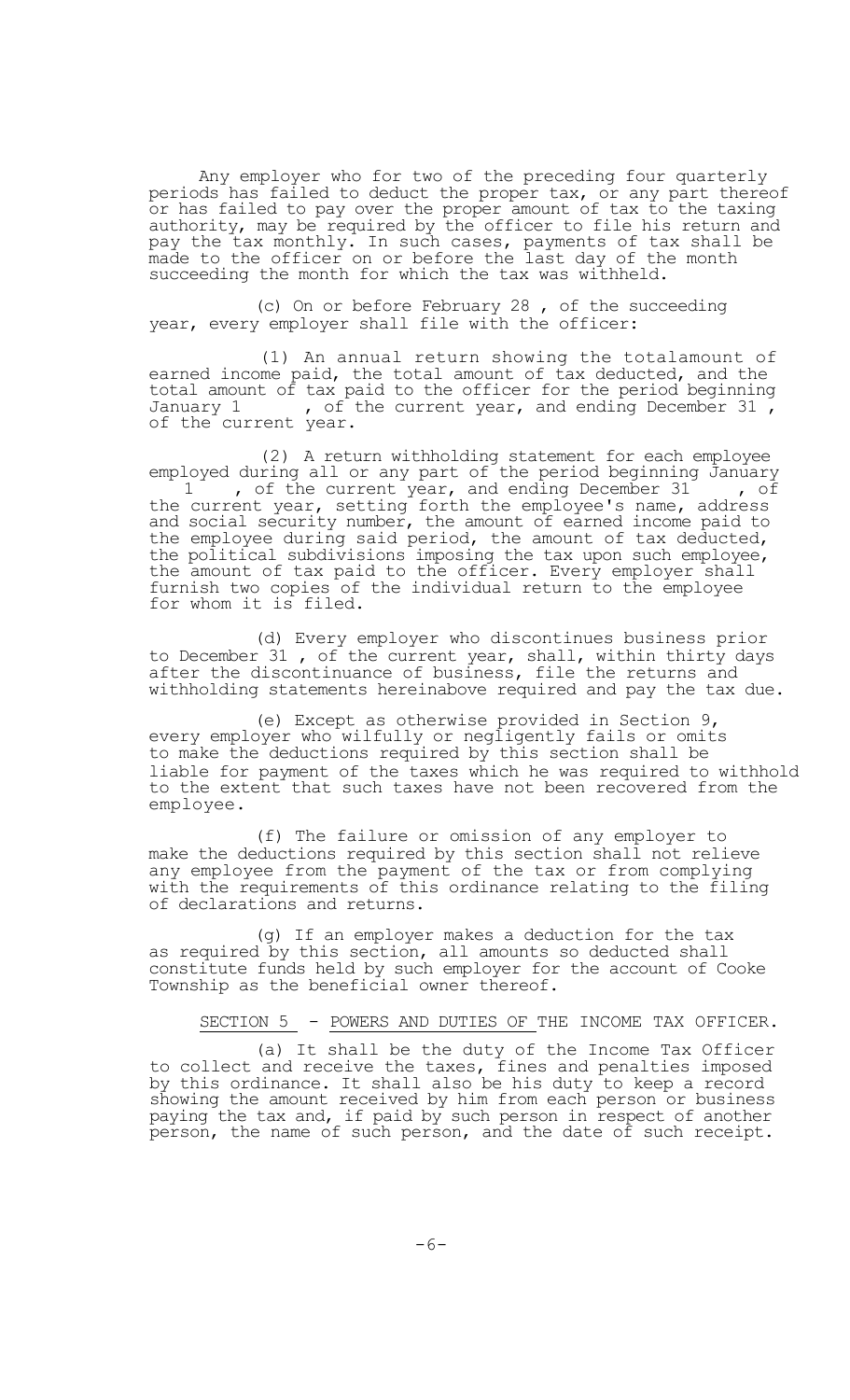(b) Each officer, before entering his official duties, shall give and acknowledge a bond to Cooke Township which shall be conditioned, and shall provide for all rights and obligations of the respective parties as set forth in the Act of  $1\overline{9}65$ , Act No. 511, P.L.  $\qquad \qquad$  , as amended. Said bond shall be delivered to the Secretary of the Township and maintained with the Township records.

(c) The Income Tax Officer is hereby charged with the administration and enforcement of the provisions of this ordinance and is hereby empowered to prescribe, adopt, promulgat and enforce, rules and regulations relating to any matter pertaining to the administration and enforcement of this ordinance including provisions for the re-examination and correction of declarations and returns, and of payments alleged or found to be incorrect, or as to which an overpayment is claimed or found to have occurred, and to make refunds in cases of overpayment, for any period of time not to exceed six years subsequent to the date of payment of the sum involved, and to prescribe forms necessary for the administration of this ordinance. No rule or regulation of any kind shall be enforceable unless it has been approved by resolution by the Supervisors of the Township. A copy of such rules and regulations currently in force shall be available for public inspection.

(e) The officer shall refund, on petition of, and proof by the taxpayer, earned income tax paid on the taxpayer's ordinary and necessary business expenses, to the extent that such expenses are not paid by the taxpayer's employer.

(f) The officer, and agents designated by him, are hereby authorized to examine the books, papers, and records of any employer or of any taxpayer or of any person whom the officer reasonably believes to be an employer or taxpayer, in order to verify the accuracy of any declaration or return, or if no declaration or return was filed, to ascertain the tax due. Every employer and every taxpayer and every person whom the officer reasonably believes to be an employer or taxpayer, is hereby directed and required to give to the officer, or to any agent designated by him, the means,facilities and opportunity for such examination and investigations as are hereby authorized

(g) Any information gained by the officer, his employees, agents, or by any other official or agent of the taxing district, as a result of any declarations, returns, investigations,hearings or verifications required or authorized by this ordinance, shall be confidential, except for official purposes and except in accordance with a proper judicial order, or as otherwise provided by law.

(h) Any person aggrieved by any action of the Income Tax Officer shall have the right of appeal as provided by law.

## SECTION 6 COMPENSATION OF INCOME TAX OFFICER

The income tax officer shall receive such compensation for his services and expenses as shall be determined and fixed by the Board of Supervisors of Cooke Township and as shall be permitted by law. In fixing such compensation, said Board of Supervisors may, pursuant to a resolution, enter into such written agreements for such compensation as shall be deemed necessary.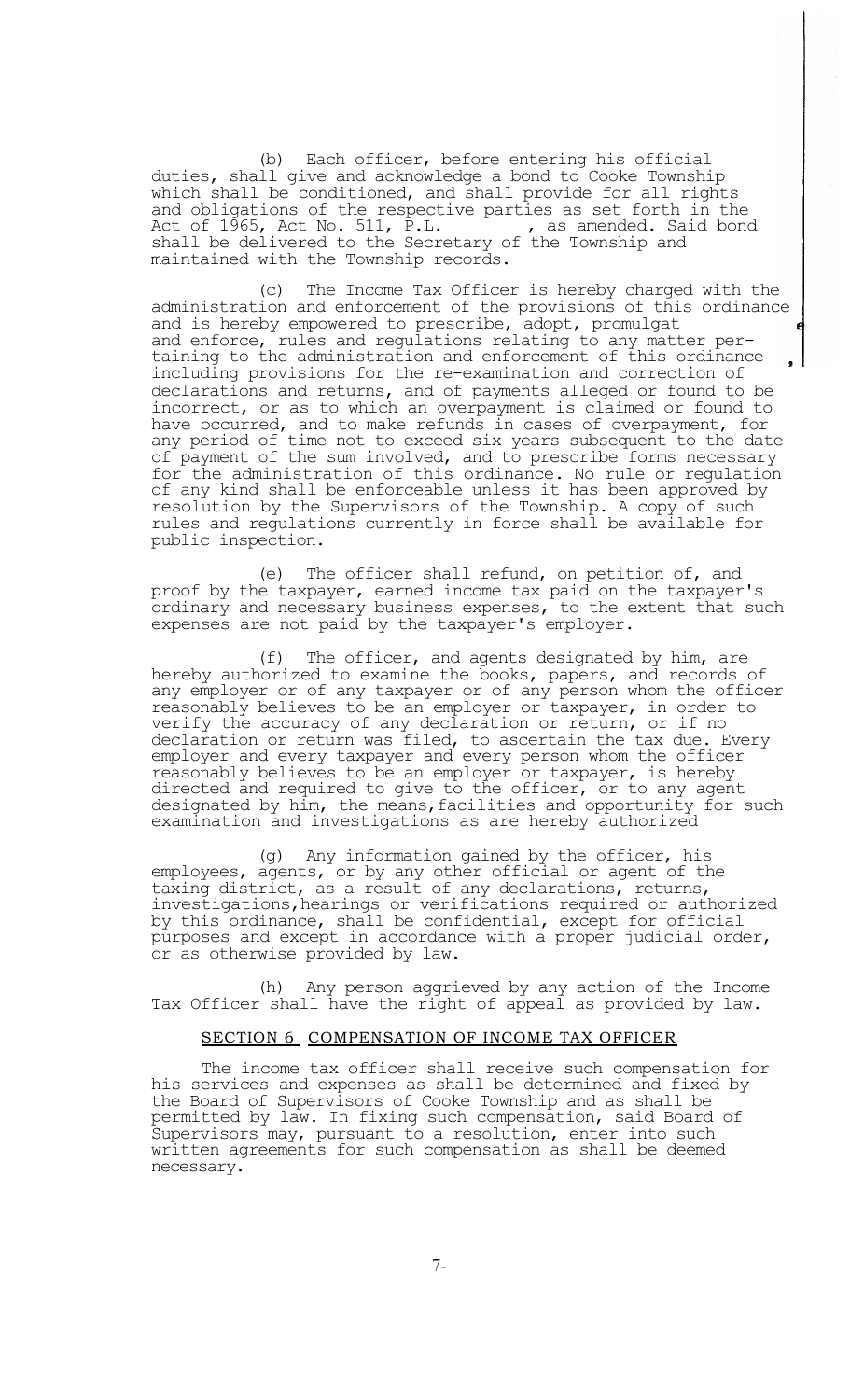SECTION 7 - SUIT FOR COLLECTION OF TAX

(a) The Income Tax Officer may sue in the name of the Township of Cooke for the recovery of taxes due and unpaid under this ordinance.

(b) Any'suit brought to recover the tax imposed by this ordinance shall be begun within three years after such tax is due, or within three years after the declaration or return has been filed, whichever date is later: Provided, however, that this limitation shall not prevent the institution of a suit for the collection of any tax due or determined to be due in the following cases:

(1) Where no declaration or return was filed by any person although a declaration or return was required to be filed by him under provisions of this ordinance, there shall be no limitation.

(2) Where an examination of the declaration or return filed by any person, or of other evidence relating to such declaration or return in the possession of the officer, reveals a fraudulent evasion of taxes, there shall be no limitation.

(3) In the case of substantial understatement of tax liability of twenty-five per cent or more, and no fraud, suit shall be begun within six years.

(4) Where any person has deducted taxes under the provisions of this ordinance, and has failed to pay the amounts .<br>so deducted to the officer, or where any person has wilfully failed or omitted to make the deductions required by this ordinance, there shall be no limitation.

(5) This section shall not be construed to limit the governing body from recovering delinquent taxes by any other means provided by this act.

(c) The officer may sue for recovery of an erroneous refund provided such suit is begun two years after making such refund, except that the suit may be brought within five years if it appears that any part of the refund was induced by fraud or misrepresentation of material fact.

# SECTION 8 - INTEREST AND PENALTIES.

If for any reason the tax is not paid when due, interest at the rate of six per cent (6%) per annum on the amount of said tax, and an additional penalty of one-half of one per cent (.5%) of the amount of the unpaid tax for each month or fraction thereof during which the tax remains unpaid, shall be added and collected. Where suit is brought for the recovery of any such tax, the person liable therefor shall, in addition, be liable for the costs of collection and the interest and penaltie herein imposed.

## SECTION 9 FINES AND PENALTIES FOR VIOLATION OF ORDINANC

 $\mathbf{I}$ 

(a) Any person who fails, neglects, or refuses to make any declaration or return required by this ordinance, any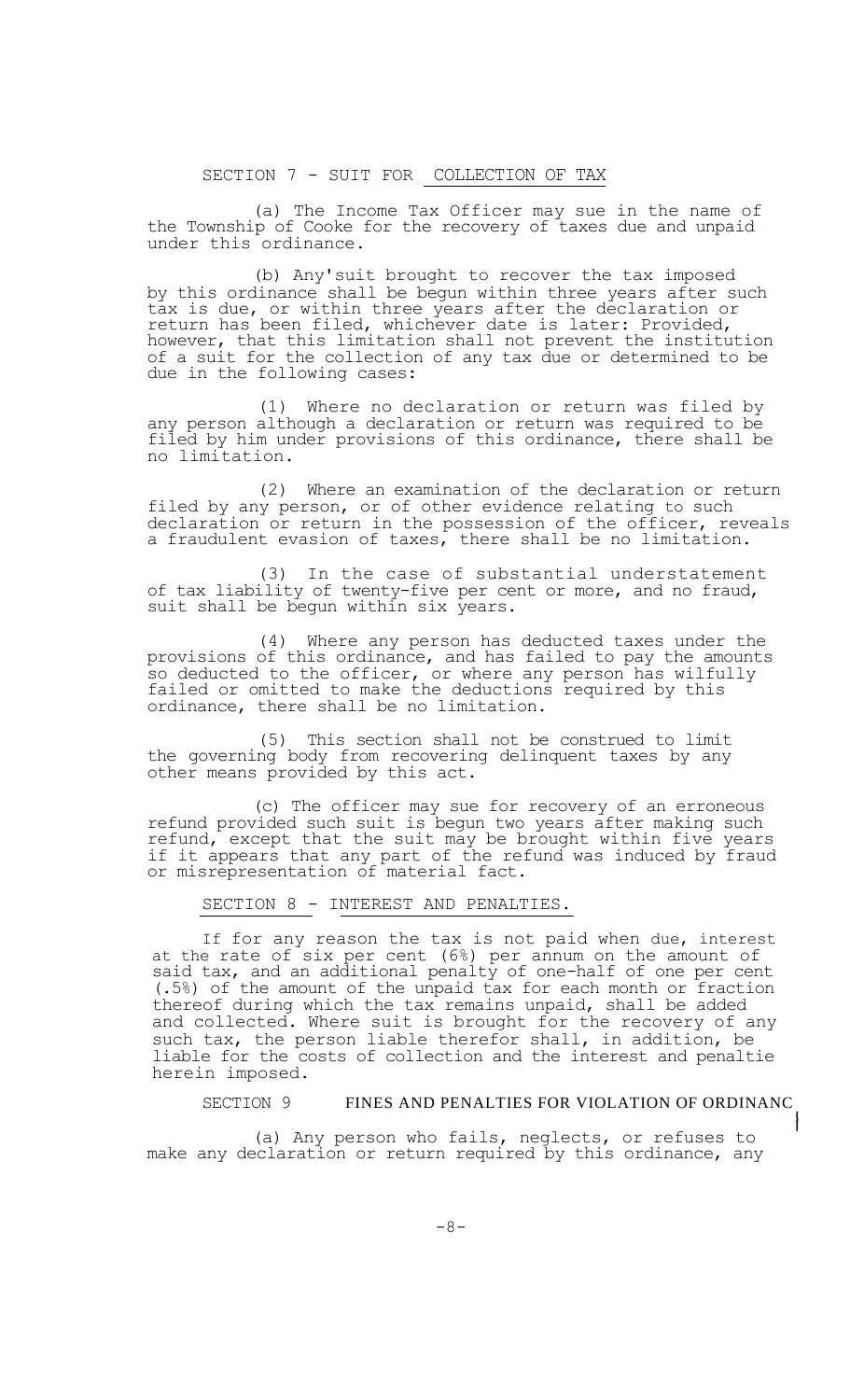employer who fails, neglects or refuses to register or to pay the tax deducted from his employees, or fails, neglects or refuses to deduct or withhold the tax from his employees, any person who refuses to permit the officer, or any agent designate• by him, to examine his books, records, and papers, and any perso who knowingly makes any incomplete, false or fraudulent return, or attempts to do anything whatsoever to avoid the full disclosu•e of the amount of his net profits or earned income in order to avoid the payment of the whole or any part of the tax imposed by the ordinance or resolution, shall, upon conviction thereof before any justice-of-the-peace, or the Cumberland County Court in event of appeal, be sentenced to pay a fine of not more than five hundred dollars (\$500.00) for each offense, and costs, and, in default of payment of said fine and costs to be imprisoned for a period not exceeding thirty days in the Cumberland County Prison.

(b) Any person who divulges or permits to be divulged any information which is confidential under the provisions of this ordinance, shall, upon conviction thereof before any Justic of-the-peace, or the Cumberland County Court in the event of appeal, be sentenced topay a fine of not more than five hundred dollars (\$500.00) for each offense, and costs, and, in default of payment of said fines and costs to be imprisoned for a period not exceeding thirty days in the Cumberland County Prison.

(c) The penalties imposed under this section shall be in addition to any other penalty imposed by any other section of this ordinance.

(d) The failure of any person to receive or procure forms required for making the declaration or returns required by the ordinance or resolution shall not excuse him from making such declaration or return.

# SECTION 10 - PAYMENT AND REFUNDS

The Income Tax Officer is hereby authorized to accept payments of the amount of tax claimed by the Township in any case where any person disputes the validity or amount of the Township's claim for the tax. If it is thereafter judicially determined by a Court of competent jurisdiction that there has been an overpayment to the Income Tax Officer, the amount of the overpayment shall be refunded to the person who paid.

### SECTION 11 - APPLICABILITY

The tax imposed by this ordinance shall not apply:

(a) To any person as to whom it is beyond the legal power of the Township of Cooke to impose the tax provided for under the Constitution of the United States and the Constitution and Laws of the Commonwealth of Pennsylvania.

(b) To the net profits of any institution or organization operated for public, religious, educational or charitable purposes, to an institution or organization not organized or operated for private profit, or to a trust of a foundation established for any of the said purposes.